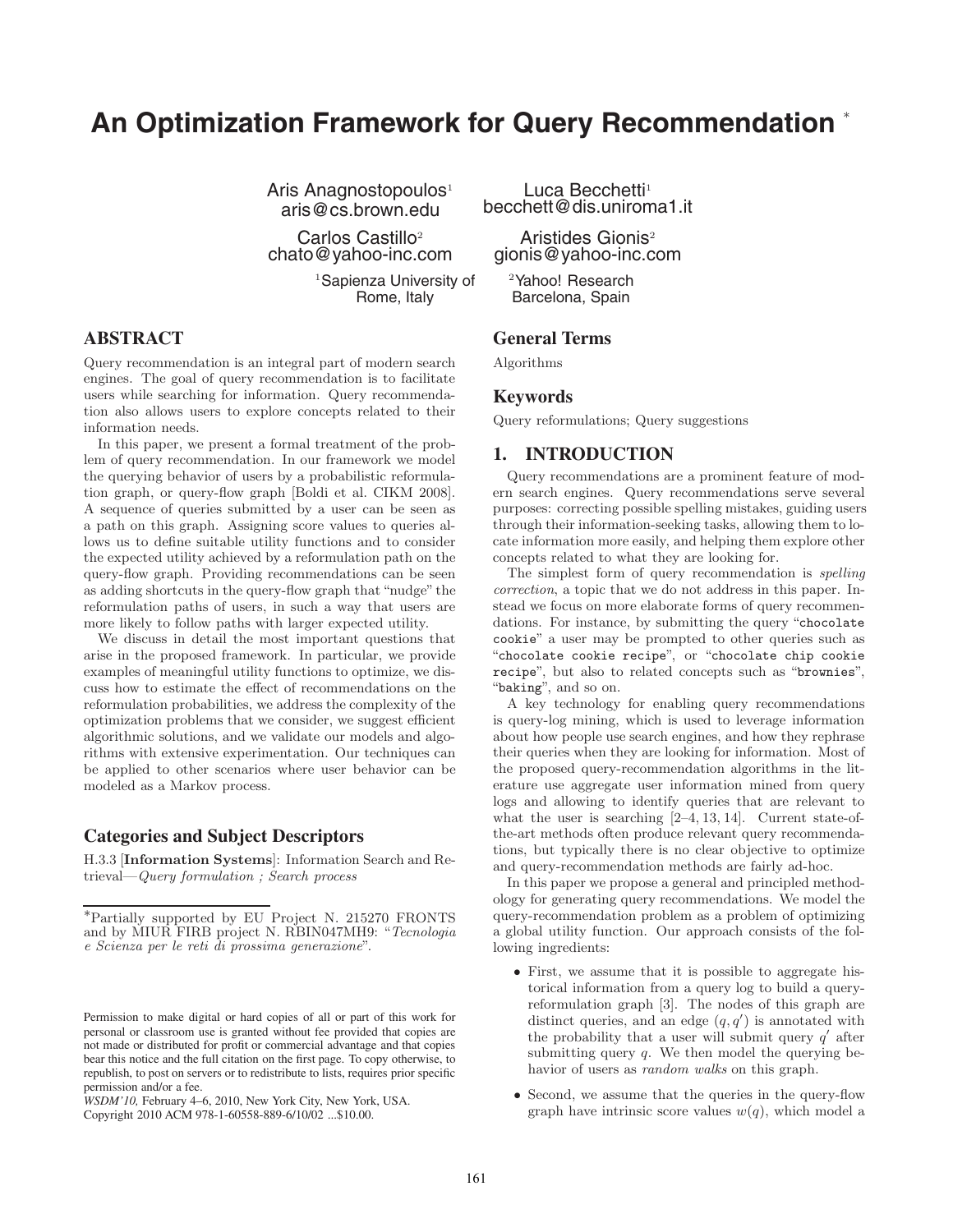desired property of the queries. For example,  $w(q)$  may represent the probability that users who submit query q will be satisfied with the search-engine results. We assume that during the random walk on the query-flow graph, users collect the scores of (a subset of) the nodes that they visit. The higher the total value collected, the higher the overall utility of the system.

- Last, we assume that query recommendations can be viewed as a perturbation of the transition probabilities in the query-flow graph. The motivation is that while searching for information users tend to follow edges according to their propensity to reformulate queries, but they also move to queries that are recommended to them by the search engine.
- Given the objective to maximize the overall utility of the system, we formulate the query-recommendation problem as deciding how to perturb the transition probabilities so as to maximize the expected utility of a random walk. From the algorithmic point of view, the problem of finding k shortcut edges to add at each node order to maximize the overall utility is an NPhard optimization problem. In this paper, we discuss the complexity of the problem and we propose approximate algorithms for obtaining solutions of high quality.

**Contributions.** We propose an optimization framework for query recommendation. The framework is based on the use of a random walk over the query-flow graph. An important ingredient of our framework is a model, supported by experimental evidence, of the way in which the addition of query-recommendation links affects the above mentioned random walk.

We design optimization algorithms to place query recommendation links so as to optimize the expected benefit achieved by navigating the perturbed query-flow graph. The effectiveness of the algorithms we propose is supported by theoretical analysis. For the special case of adding recommendation links to a single node, we are able to provide a characterization of optimal solutions. Our characterization allows to design a heuristic strategy that achieves nearoptimal performance. For the general case of adding recommendation links from each node, we propose a heuristic based on the optimization of a modified objective function, which is a good proxy of the original objective function when the perturbation induced by adding recommendations is relatively small.

We perform experiments addressing the following issues:  $(i)$  testing the validity of our model on real query-log data;  $(ii)$  assessing the performance of our algorithms with respect to other reasonable heuristics on real data. Note that the algorithms that we propose maximize the expected benefit over the entire navigation of the user, not just the benefit over the next recommendation. To understand the effects of this choice, we also present the results of a user study intended to assess the user-perceived quality of query recommendations provided by our heuristics and the top ones returned by other systems.

**Applications.** While we present the problem using query recommendations as a motivation, our model and methods can be applied to other scenarios where user behavior can be modeled as a Markov process. A concrete application that also partly motivated our work is leisurerelated search in entertainment sites such as Yahoo! *OMG* (celebrity/fashion/gossiping columns). Usually, users start browsing these services either from the frontpage or by performing some query. Our goal in this case is to show recommendations that take into account the browsing behavior of users in order to deliver an entertaining experience to the user, which involves a path along several of the best pages in the site.

As another example, consider exploring media sites such as YouTube or Flickr, where the system allows for browsing the collection in a guided way, suggesting related contents in order to provide an entertaining experience. In such a scenario, content should be recommended according to some "interestingness" criteria, and recommendations should depend not only on the next step of the user navigation, but also on the user future browsing path.

**Roadmap.** This paper is organized as follows. Section 2 discusses related work. Section 3 defines the scenario that we are interested in and formally describes the model we adopt in the rest of the paper. Section 4 formalizes providing effective recommendations as a suitably defined optimization problem. Section 5 addresses the complexity of the general problem we consider. In Section 6, we present our analysis of historical data to model the user browsing behavior and query utility. In Section 7 we build on this model to solve the query recommendation problem, and we compare our method with other natural baselines. Finally, in Section 8 we conclude and present some ideas for future work.

# **2. PREVIOUS WORK**

# **2.1 Query recommendations**

Devising effective strategies for query recommendation has been recognized as an important task since the early 2000's. Query recommendation tools are commonly part of the interface provided nowadays to users of search engines.

A first line of research has focused on the task of finding queries that are related to those submitted by the user. To find related queries, various strategies have been proposed, including measures of query similarity [2], query clustering [13], or association rules [8].

A different approach has been taken by Zhang and Nasraoui [14], who attempted to model the user sequential search behavior. Zhang and Nasraoui consider query graphs in which nodes represent queries and edges consecutive queries in the same user session. Edges are weighted by a damping (or forgetting) factor, providing a measure of similarity between consecutive queries, whereas the similarity for nonconsecutive queries within the same session is calculated by multiplying the similarity values of arcs along the path connecting them. An overall similarity value is obtained by adding up the contributions of different sessions.

The concept of a query graph has been further expanded by Boldi et al. [3]. Here, the authors introduce the concept of a *query-flow graph*. The authors define a graph in which an edge  $(q, q')$  denotes the fact that at least one user has submitted query  $q'$  after submitting q in the same session. Edges are associated to weights, which estimate the probability that a query transition connects related queries, and are computed from aggregate information extracted from the query log. Boldi et al. consider three heuristics for query recommendations: (i) a simple one based on recommending, for a user at query  $q$ 's search results page, the query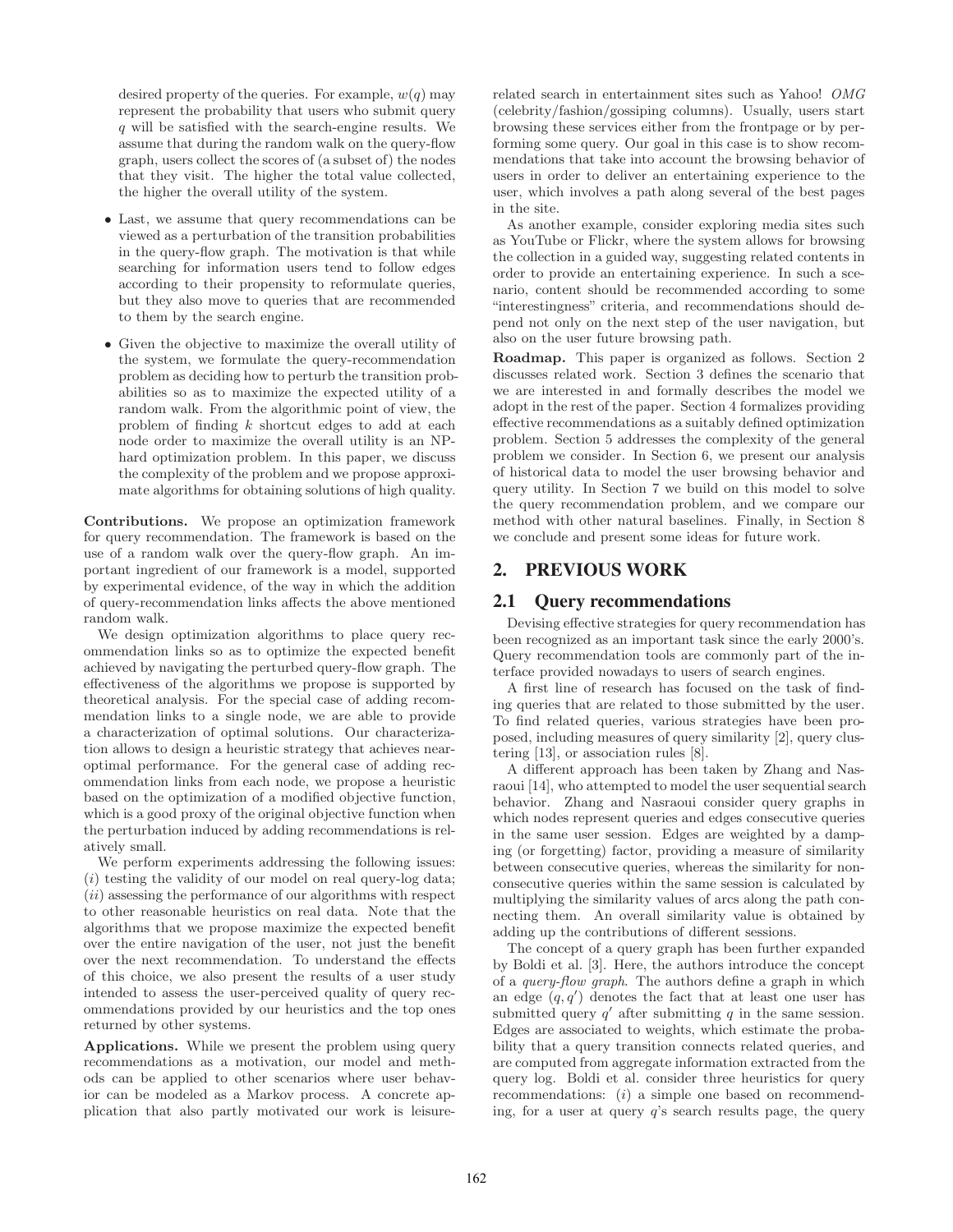q' such that the weight of arc  $(q, q')$  is maximum; (ii) two heuristics based on random walks with restart, where restart may either occur at  $q$  or at some of the last  $k$  nodes visited by the user in the current session, according to a suitable probability distribution.

Different types of graphs can be defined over the summary information contained in query logs. In the previous paragraphs, we discuss only the approaches that are most closely related to this paper. An overview of literature, techniques, and a broader range of applications of graphs extracted from query logs is presented by Baeza-Yates [1].

One of the differences of our research with previous work, is that we use the summary information contained in the query-flow graph to define a whole optimization framework with respect to the browsing behavior of the average user. In this context, we define several optimization problems, investigating important properties of optimal solutions in significant cases. Finally, we propose and analyze heuristics that have provable performance with respect to the optimization objectives we consider.

#### **2.2 Perturbation of Markov chains**

The approach that we consider in this paper considers the scenario of perturbing a Markov chain so as to optimize some suitable function.<sup>1</sup> While perturbation theory is a well-studied area of matrix analysis, there is less literature on sensitivity analysis of probability distributions defined over a (possibly non-ergodic) Markov chain. In fact, most literature addresses the topic of sensitivity analysis of Pagerank [12, Chapter 6], mostly providing bounds on the change in norm in the Pagerank vector when perturbations occur. One key contribution in the area [6] provides an interesting and deep analysis to prove the intuitive fact that Pagerank is monotonic, that is, adding a link to a Web graph cannot decrease the Pagerank value of the target page.

In this paper, we consider a related, but different problem: we are interested in optimizing the change in the expected utility achieved by a random walk on a (generally non-ergodic) Markov chain when at most  $k$  outgoing links are added to the same node (or, in general, at most k links are added to each node in a subset of the nodes).

#### **2.3 Link optimization**

A scenario in which links have to be added to a weighted graph in order to optimize some function is considered in [7] and [11], which address the *hotlink assignment problem*. Here, we are a given a DAG with a distinguished root node, representing the home page of a web site. Leaf nodes have associated weights, representing the probability with which a leaf node will be visited. The goal is adding at most one link per internal page, so as to minimize the expected number of steps needed for a user to reach the desired leaf from the root. This problem is NP-hard in general and the authors prove several approximation results that depend on the probability distribution on the leaves.

The scenario we consider is similar in spirit to those considered for the hotlink assignment problem [7,11], even though there are important differences:  $(i)$  the hotlink assignment problem typically involve DAGs and trees, while here we consider general graphs;  $(ii)$  the addition of hotlinks does not change the underlying probability while in our case,

as explained further below, providing recommendation links modifies the structure of the underlying Markov chain; *(iii)* the goal in the hotlink assignment problem is to minimize the expected distance traveled to reach the desired leaf, while we define different objective functions that depend on node weights and the visiting probabilities of a non-ergodic Markov chain.

Chakrabarti et al. [5] consider the problem of adding"quicklinks" (i.e., shortcuts) to search engine results to optimize some utility measure. In more detail, the authors assume that for some queries the most relevant page is the home page of some web site W, which becomes the source of a possible, further user navigation of the web site W. User navigation paths from W are called *trails*. A trail will possibly meet the information needs of a user. The problem considered in  $[5]$  is to recommend at most k "deep" links that are likely to meet the user information needs. The authors assume that  $(i)$  each page  $u$  in  $W$  has some probability  $\alpha(u)$  to be considered a useful page in a trail meeting the user information needs; and  $(ii)$  the usefulness of pages is described by a suitable benefit function. The objective is to choose the links to add so as to maximize the sum of the benefits achieved over a given set of possible navigation trails. The authors prove that the problem is in general NP-hard and that it admits a constant approximate solution under mild assumptions on the benefit functions.

Our approach differs from the one considered in [5] in significant ways:  $(i)$  the problem studied is different, since their goal is to provide a set of quicklinks to pages belonging to a web site reported in the top position of a search engine's result list, while we consider the problem of suggesting queries that maximize the benefit over the entire navigation path of the user;  $(ii)$  their objective to optimize depends on the set of suggested quicklinks and on a measure of noticeability assigned to nodes, which is inferred from click-through data, while in our case, it depends on the Markov chain underlying the query-flow graph, which is itself perturbed by the addition of recommendation links, thus modifying the objective function itself and complicating the optimization task.

#### **3. USER-BEHAVIOR MODEL**

We now describe the modeling of user behavior as a random walk on the query graph.

## **3.1 Query reformulation graph**

The *query-flow graph* [3] is a directed graph  $G = (V, E)$ . Nodes in  $V$  represent queries plus one special symbol  $t$  indicating the end of a search goal in our case. Let  $|V| = n$ . The edges  $E \subseteq V \times V$  of the query-flow graph represent *query transitions*. When the second element of an edge is not the terminal symbol t, then the edge represents a *query reformulation*.

We associate a Markov chain to the query-flow graph. In particular, let  $\mathbf{P}_{n \times n}$  be a row-stochastic matrix, arranged so that its last row represents the terminal symbol  $t$ . Accordingly,  $\mathbf{P}_{n,i} = 0$  for all  $i \neq n$  and  $\mathbf{P}_{n,n} = 1$ , so that state t is an absorption state of the Markov chain. The other transition probabilities of  $P$  can be estimated either  $(i)$  as observed reformulation frequencies, or  $(ii)$  by a machinelearning algorithm that uses many types of features; see [3] for details.

When a user submits a query  $q \in V$ , we expect that, in the absence of any query recommendation, the user will

<sup>&</sup>lt;sup>1</sup>More precisely, some suitable probability distribution defined over the Markov chain under consideration.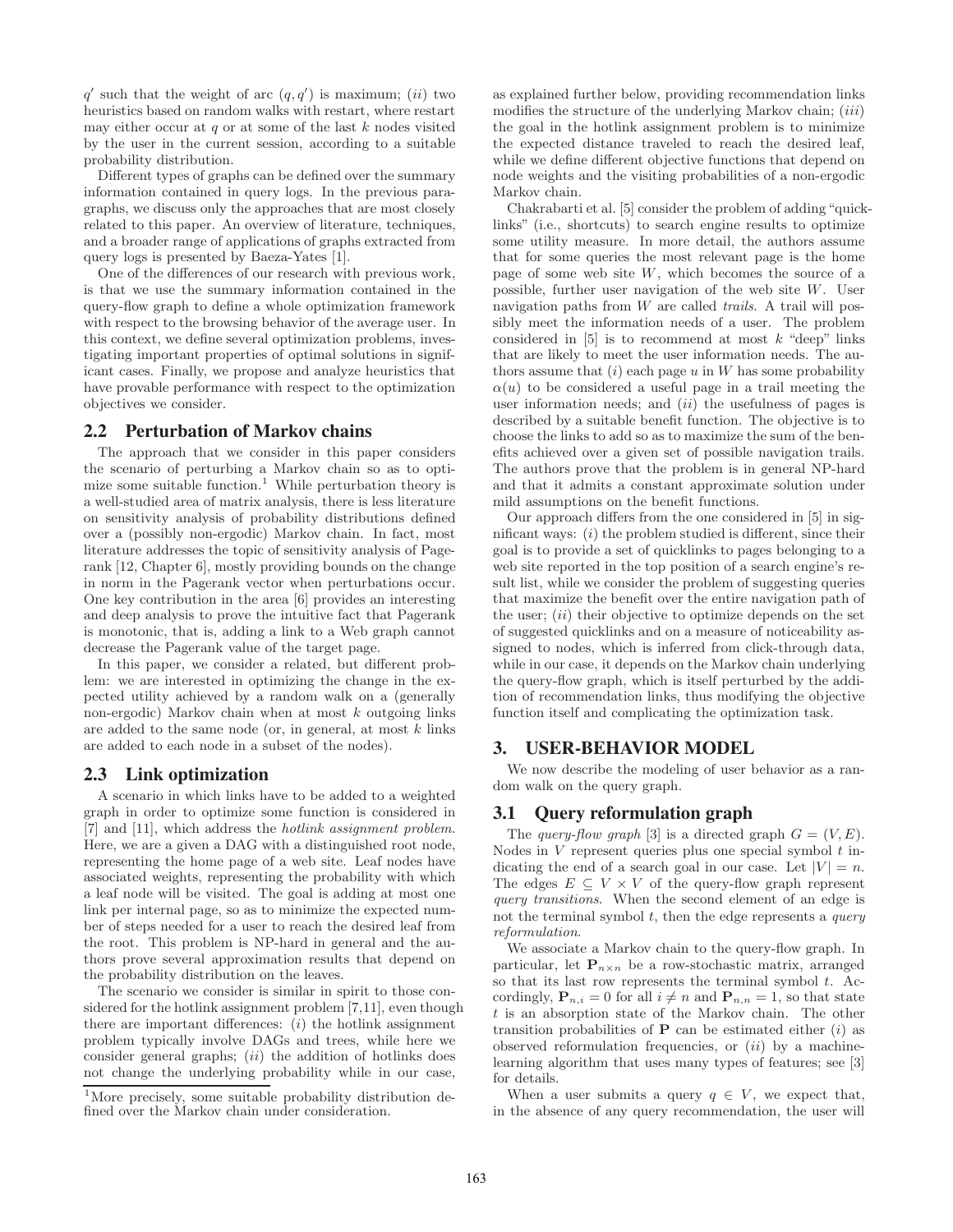submit the next query according to the distribution  $P_{q,\cdot}$ , the  $q$ -th row of matrix **P**. In other words, we assume that the user's querying behavior is modeled by a random walk on the matrix **P**. Let  $\tau_q = \mathbf{P}_{q,n}$ , the probability that a user will terminate her session at query  $q$ , possibly after clicking on a search result for q.

In the remainder, we let  $w: V \to \mathbb{R}$  represent node weights, so that  $w(q)$  provides a quantitative indication of the intrinsic value of query  $q$  to the users (or to the search engine, as we see shortly). We assume that  $w(n) = 0$ . The generic weight  $w(q)$  models the quality of a query q, for instance, how satisfied is a user with the search results of  $q$ . Obviously, it is impossible to know if a user is satisfied or not from the results of a query. However, we can use cheap proxies available in the query logs, such as clicks to search results, dwell time, etc. Another option for setting the weights  $w(q)$  is to consider the monetization of a query q, which can be also estimated by query-log analysis, for instance by the clicks on advertisement links. We can also consider combinations of the two. Finally, other options are possible and in this paper, we are completely agnostic about the interpretation of the weights  $w(q)$ .

### **3.2 Query-recommendation model**

The Markov chain **P** models the behavior of users regarding query reformulations when they are not shown any query recommendations. When users are shown recommendations, their behavior can change in complex ways. Defining sound and reasonably simple models for estimating transition probabilities between queries in the presence of recommendations is important when investigating effective query recommendation strategies. Naturally, any proposed queryrecommendation model has to be validated with respect to real query-log data.

In general, providing recommendations to a query  $q$  induces a perturbation of **P**. In the remainder, we assume that this perturbation only affects  $P_{q,\cdot}$ , leaving other rows unaffected. We emphasize that this assumption and others that follow are consistent with experimental observations, as shown in Section 6. Correspondingly, the perturbation induced by adding a set of recommendations  $Q$  to  $q$  can be described by a set of values  $\rho_{q,q'}^{\mathbf{P}}(Q) \in [-1,1]$ , which in general depend on **P** and Q. In the remainder, we drop **P** (and possibly  $Q$ ) from  $\rho_{q,q'}^{\mathbf{P}}(Q)$  when they are clear from the context. As a result, if a set of queries  $Q$  is recommended to users who submit  $q$ , the change induced for the matrix **P** is described by  $\mathbf{P}'_{q,\cdot} = \mathbf{P}_{q,\cdot} + \rho_{q,\cdot}^{\mathbf{P}}(Q)$  (so actually we have that  $-\mathbf{P}_{q,q'} \leq \rho_{q,q'}^{\mathbf{P}}(Q) \leq 1 - \mathbf{P}_{q,q'}).$  Of course, a perturbation of  $P_{q}$ , affects  $P_{q,t} = \tau_q$ . More precisely,  $\tau'_q = \mathbf{P}_{q,t}' = 1 - \sum_{q' \in V \setminus \{t\}} \mathbf{P}_{q,q'}'.$ 

Note that this definition provides a quite general framework that can model complex interactions, such as cases of negative dependence in the transition probabilities to similar queries.

For the sake of exposition, in the rest of the paper we assume a model in which transition probabilities associated to recommendations depend on the set Q of recommendations and on **P**, but not on the order in which queries are recommended. Furthermore, we restrict to scenarios in which a query appears at most once in  $Q$  (i.e.,  $Q$  is not a multiset). In fact, our framework extends to these more general settings as well.

**Properties of query-recommendation models.** In general when the user has just submitted query  $q$ , it is not sensible to recommend q itself, so  $\rho_{q,q}(Q) = 0$ , if  $q \in Q$ . We also make other assumptions about the properties of the recommendation model: (i)  $\rho_{q,q'}(Q) \geq 0$ , for all Q and  $q, q' \neq t, q' \in Q$ , that is, we expect an increase in the transition probabilities of the queries being recommended.

We also assume that recommending a query does not affect the transition probabilities for other queries (except possibly the termination node  $t$ ). Namely, we state property  $(ii)$ as follows:  $\rho_{q,q'}(Q) = 0$  if  $q' \notin Q$ , for all  $Q$  and  $q, q' \neq t$ . If properties  $(i)$  and  $(ii)$  hold, we also require the following property: (*iii*)  $\sum_{q' \in V} \rho_{q,q'}(Q) \leq \tau_q$  for all Q and  $q, q' \neq t$ also holds, since the matrix  $P'$  has to be row stochastic. Thus, recommending queries for a query  $q$  reduces the probability of a session terminating at q.

**Empirical observations.** While the properties that we state in the previous paragraphs are in theory restricting, they are motivated by our findings and experiments on real query-log data. Those experiments are discussed in detail in Section 6.3. Our main finding is the verification of properties  $(i)$  to  $(iii)$ : adding recommendations to a query reduces the termination probability associated to the query, without significantly affecting other transition probabilities.

For example, we observe that, in the presence of recommendations, average termination probability is reduced from  $\tau_q \approx 0.90$  to  $\tau'_q \approx 0.84$ , while at the same time, we observe for the sum of probabilities associated to recommendation links, that  $\sum_{q'} \rho_{q,q'}^{\mathbf{P}}(Q) \approx 0.06$ , thus supporting assumption  $(ii)$  above. Details are given in Section 6.

# **4. PROBLEM STATEMENT**

The general problem that we are interested in is assisting users to formulate queries by suggesting query reformulations of potential interest and biasing the query graph navigation towards queries of higher value. Given that we cannot show an arbitrarily large number of suggestions in the search engine interface, we will assume that we can provide at most k recommendations per query.

#### **4.1 Input**

We assume that we can estimate the values  $\rho_{q,q'}^{\mathbf{P}}(Q)$ ; determining these values is an interesting but difficult statistical problem, and outside of the scope of this paper. Supported by experimental observation, we will use an estimate based on a linear function of  $\mathbf{P}_{q,q'}(Q)$ .

We also assume that we are given, or that we can estimate the weights  $w(q)$ . Estimating these quantities can be hard, for example, when they corresponds to estimating click-through rate (CTR) on ads, or even harder when they estimate user satisfaction [9]. For our experiments we used click-through-rates as a proxy, since the majority of documents that users click are relevant for their interests; however, our framework is general and other functions can be used.

#### **4.2 Objective functions**

As we mentioned in the introduction, we consider queryrecommendation as an optimization problem, for which we next define plausible objective functions. As we mentioned in Section 3.1, every node in the query graph has an associated weight representing its intrinsic value. Depending on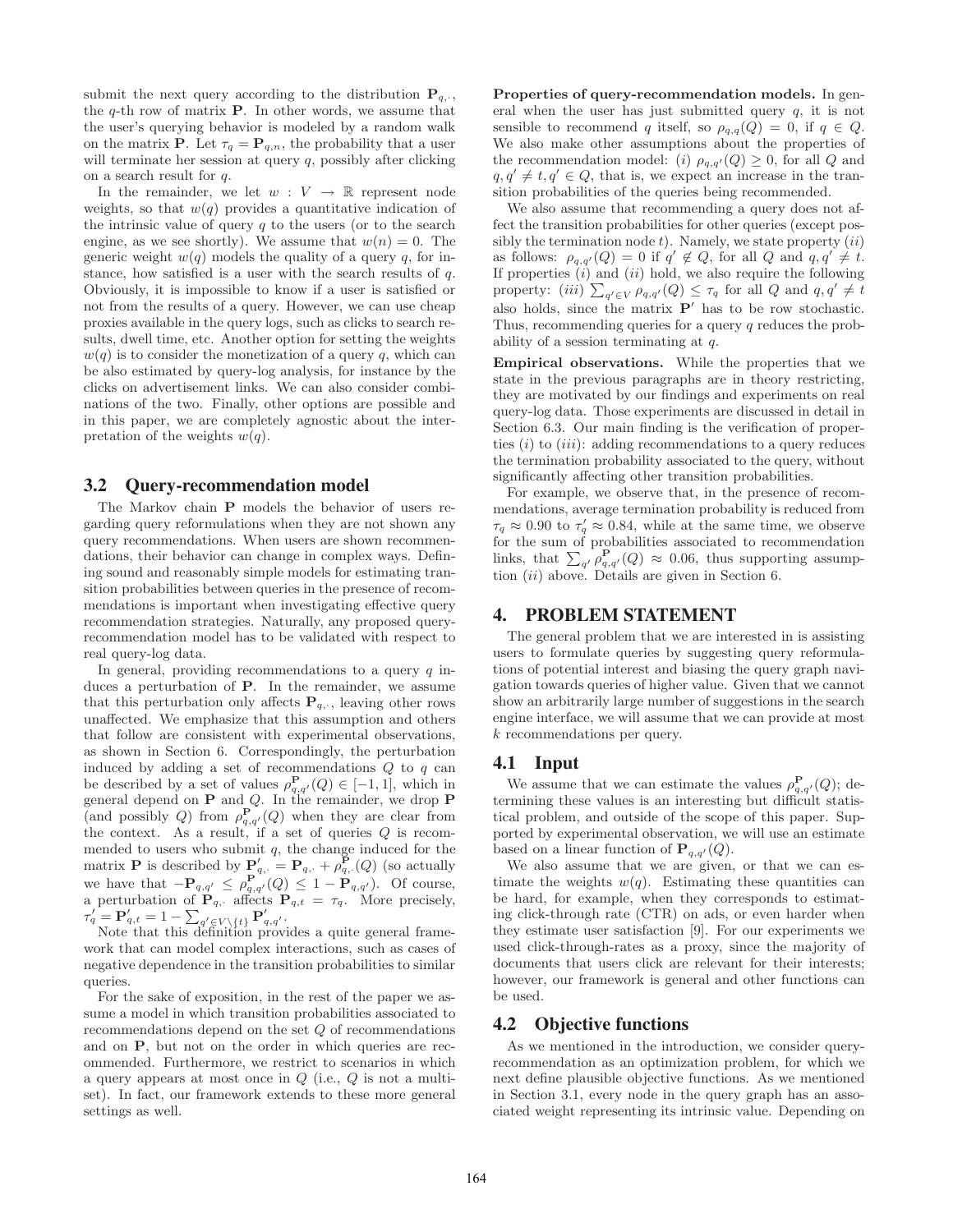the application of interest, we can define a *utility function*  $U(\cdot)$ , which associates a utility to every user session, typically a function of the weights of nodes visited during a user session on the query graph. Let  $\text{path}(q)$  be the (non necessarily simple) path that the user follows in the query graph, with  $q_t$  being the last query issued (just before terminating by visiting the terminal state  $t$ ).

Two natural choices for  $U(\cdot)$  are

- MAX-SUM:  $U(\textbf{path}(q)) = \sum_{q' \in \textbf{path}(q)} w(q')$ ; and
- MAX-LAST:  $U(\textbf{path}(q)) = w(q_t)$ .

The first choice captures scenarios such as maximizing total user satisfaction through the entire session (by setting, for example,  $w(\cdot)$  to be the number of clicked results), or maximizing revenue by displaying ads, or minimizing user session lengths (by setting the weights to  $-1$ ).

The second choice can capture user satisfaction by setting, for example,  $w(\cdot)$  to 1 if the last session terminates with a user clicking to a result.

We are now ready to formally define the optimization problems that we consider in this paper.

**Multi-step query recommendation.** In the general problem, users start their navigation at an initial state according to some distribution  $\pi_0$ , whose *i*-th component we denote by  $\pi_{0i}$ . We sometimes need to consider the special case in which  $\pi_0 = \mathbf{e}_q$  for some  $q \in \{1, \ldots, n-1\}$ , with  $\mathbf{e}_q$  being the q-th canonical column vector (the vector whose q-th element is 1 and the rest are 0). Given the transition matrix **P** of the underlying query graph, perturbation functions  $\rho_{\cdot,\cdot}^{\mathbf{P}}(\cdot)$ , a utility function  $U(\cdot)$  and a positive integer k, we seek a strategy for recommending at most  $k$  queries per node so as to maximize the expected utility for a user starting at any query in the query graph, that is,  $\sum_{i=1}^{n-1} \pi_{0i} \mathbf{E}^{\mathbf{P}'}[U(\mathbf{path}(i))],$  where  $\mathbf{P}'$  is such that, for every  $q, \mathbf{P}_{q,\cdot}^{\prime} = \mathbf{P}_{q,\cdot} + \rho_{q,\cdot}(Q(q)),$  with  $Q(q)$ being the set of queries recommended at  $q$ , while the expectation is taken with respect to the perturbed stochastic matrix **P'**.

**Single-step query recommendation.** A simpler version of the problem is when the search engine can only affect the user trajectory at the initial step, but not afterwards. This case can correspond to users issuing a query as a starting point for browsing.

Formally, our goal in this case is to recommend at most  $k$ queries to users visiting  $q$ , (i.e., add at most  $k$  links leaving  $q$  in the query graph), so as to maximize the expected utility after the perturbation. Note that we still want to maximize  $\sum_{i=1}^{n-1} \pi_{0i} \mathbf{E}^{P'}[U(\mathbf{path}(i))],$  but with the constraint that only the q-th row of **P** is modified, that is,  $Q(q') = \emptyset$ , for  $q' \neq q$ .

## **5. ALGORITHMS**

Next we address the problem of solving the multi-step and the one-step query optimization problems. We first show that both versions are NP-hard and we then we look at heuristics for solving both versions of the problem.

## **5.1 Solving the problem**

**Complexity.** Both of the query-recommendation problems we consider are NP-hard.

THEOREM 5.1. *Both the multi-step and the single-step recommendation problems are NP-hard.*

The proof follows from the fact that we can encode a maximum-coverage problem instance in the function  $\rho$ . The details are omitted due to space constraints and will appear in an extended version of this paper.

**Optimizing multi-step query recommendations.** We recall from Section 4.2 that our optimization objective is maximizing  $\sum_{i=1}^{n-1} \pi_{0i} \mathbf{E}^{\mathbf{P}'}[U(\mathbf{path}(i))],$  where  $\pi_0$  is the initial distribution of starting queries. In fact, this can be a very difficult task and many questions remain open for the moment. For example, we show in Subsection 5.2 that the solution for the single-step case is independent of the initial distribution. It is not clear if this result carries over to the multi-step case: the optimal solution might in principle depend on the initial distribution and the set of recommendations chosen at one node might in the optimal solution depend on the choices performed at other nodes in complex ways. In our quest for a practical solution, we propose below a heuristic in which choices are performed independently for every node of the query-flow graph.

First notice that, in the special case that  $\pi_0 = e_q$  for some  $q$  (that is, given that the user started at query  $q$ ) we can write the optimization problem as follows:

$$
\max_{\mathbf{P}'} \mathbf{E}^{\mathbf{P}'}[U(\mathbf{path}(q))] =
$$
  

$$
\max_{\mathbf{P}'} \left( w(q) + \sum_{q' \in V \setminus \{t\}} \mathbf{P}'_{q,q'} \cdot \mathbf{E}^{\mathbf{P}'}[U(\mathbf{path}(q'))] \right),
$$

or

$$
\begin{aligned} & \max_{\mathbf{P}'} \mathbf{E}^{\mathbf{P}'}[U(\mathbf{path}(q))] = \\ & \max_{\mathbf{P}'} \left( \tau_q' \cdot w(q) + \sum_{q' \in V \backslash \{t\}} \mathbf{P}_{q,q'}' \cdot \mathbf{E}^{\mathbf{P}'}[U(\mathbf{path}(q'))] \right), \end{aligned}
$$

depending on which utility function we consider. The first corresponds to Max-Sum, the case that the utility equals the sum of the weights in the path, and the second to Max-LAST, the case that the utility equals the weight of the last node before termination. We focus on the first case as the second one is similar. Instead of maximizing

$$
\max_{\mathbf{P}'} \left( w(q) + \sum_{q' \in V \setminus \{t\}} \mathbf{P}'_{q,q'} \cdot \mathbf{E}^{\mathbf{P}'}[U(\mathbf{path}(q'))] \right),\,
$$

we perform a one-step approximation and we maximize the expression

$$
\max_{\mathbf{P}'} \left( w(q) + \sum_{q' \in V \setminus \{t\}} \mathbf{P}'_{q,q'} \cdot \mathbf{E}^{\mathbf{P}}[U(\mathbf{path}(q'))] \right)
$$
  
= 
$$
\max_{\mathbf{P}'_{q,\cdot}} \left( w(q) + \sum_{q' \in V \setminus \{t\}} \mathbf{P}'_{q,q'} \cdot \mathbf{E}^{\mathbf{P}}[U(\mathbf{path}(q'))] \right).
$$

Note that, compared to the initial formulation, the expectation is now taken with respect to  $P$  and not  $P'$ , so that the last equality above follows since the terms  $\mathbf{E}^{\mathbf{P}}[U(\mathbf{path}(q'))]$ do not depend on the perturbation. We call this the *onestep approximation* because we assume that the system will perform recommendations only in the current query  $q$  and not in the subsequent user browsing session.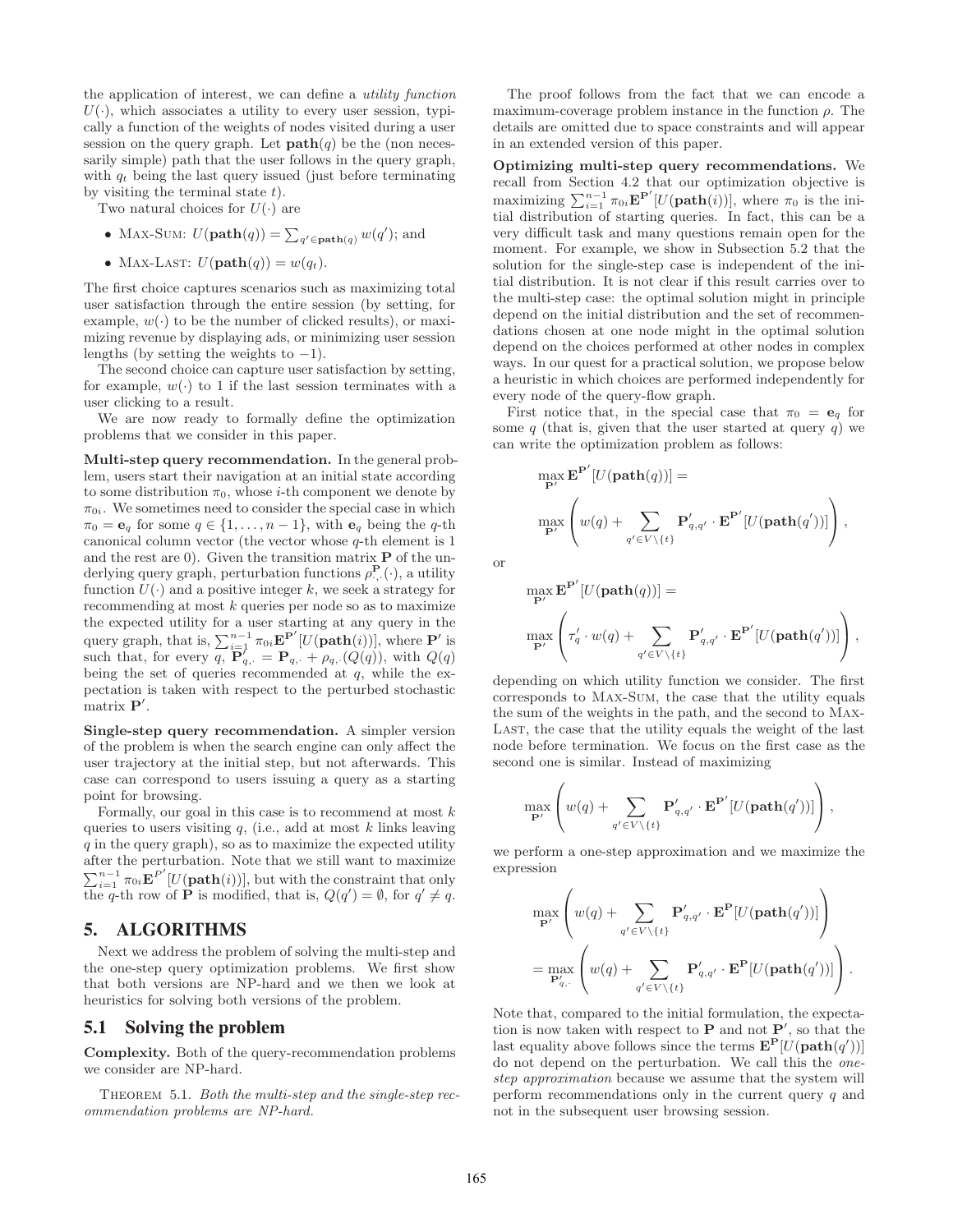Now we only need to compute the expressions  $V_{q'} \doteq$  $\mathbf{E}^{\mathbf{P}}[U(\mathbf{path}(q'))]$  and write for each query q':

$$
V_{q'} = w(q') + \sum_{q'' \in V \setminus \{t\}} \mathbf{P}_{q',q''} \cdot V_{q''}.
$$

This yields a set of  $n$  linear equations with  $n$  unknowns so we can compute all the values  $V_{q'} = \mathbf{E}^{\mathbf{P}}[U(\mathbf{path}(q'))]$ simultaneously. We can therefore cast the problem as

$$
\max_{\mathbf{P}_{q,\cdot}'} \left( w(q) + \sum_{q' \in V \setminus \{t\}} \mathbf{P}_{q,q'}' \cdot V_{q'} \right),
$$

for known values  $V_{q'}$ . This decomposition allows us to solve a large number of scenarios.

#### **5.2 Single-step query recommendations**

In this subsection, we consider the single-step query recommendation problem<sup>2</sup>. Given a query  $q_j$ , our goal is to choose a set  $Q$  of at most  $k$  recommendations to propose to users viewing  $q_j$ 's search engine results, so as to optimize some utility function. In the following, we label queries as  $q_1, \ldots, q_{n-1}$  and we assume that **P**'s *i*-th row corresponds to query  $q_i$ . Our goal is to optimize  $\sum_{i=1}^{n-1} \pi_{0i} \mathbf{E}^{\mathbf{P}'}[U(\mathbf{path}(q_i))],$ where **P**<sup> $\prime$ </sup> is the perturbed matrix and  $\pi_{0i}$  is the probability that the user starts her navigation at  $q_i$ . For utility, we use Max-Last, where the utility is the weight of the last query before termination. We assume that the properties  $(i)-(iii)$ described in Section 3.2 hold, so that the perturbation only affects the row of the initial matrix **P** corresponding to q.

Note that, from the above paragraph, the objective appears to depend on the initial probability distribution  $\pi_0$ . In fact, the simple heuristic we propose below relies on the interesting fact that the optimal set of query recommendations to add to some given query  $q_i$  so as to maximize the expression above does not depend on  $\pi_0$ . This is stated by the following fact:

Fact 5.2. *Assume we add a set* Q *of recommendations at*  $q_j$ ,  $|Q| \leq k$ , so as to maximize  $\sum_{i=1}^{n-1} \pi_{0i} \mathbf{E}^{\mathbf{P}'}[U(\mathbf{path}(q_i))],$ *where* **P**- *denotes the perturbed matrix. Then, the optimal solution is independent of*  $\pi_0$ *.* 

This fact implies that, in order to optimize the placement of links at some query  $q$ , we can limit ourselves to optimizing  $\mathbf{E}^{\mathbf{P}'}[U(\mathbf{path}(q))]$  and this choice is optimal with respect to any initial distribution. We prove in the full paper that the simple, greedy algorithm given in Figure 1 performs close to optimum in the cases of practical interest.

Algorithm SSQR-Greedy requires the computation of the expected utility achieved by a random walk starting at  $q_{\ell}$ , for  $\ell = 1, \ldots, n-1$ , where the expectation is taken with respect to *the unperturbed matrix* **P**. These quantities can be precomputed once and stored beforehand. Denote by  $Q_{ALG}$ and  $Q_{OPT}$  the algorithm's and the optimum's choices for Q. The optimal algorithm solves the problem exactly, computing the solution maximizing the expected benefit, generally in non-polynomial time. Denote by  $h(Q_{ALG})$  and  $h(Q_{OPT})$ the corresponding values for the expected utility. Algorithm SSQR-Greedy achieves a performance that is close to optimum in cases of practical relevance, as shown by the following

#### **Algorithm** SSQR-Greedy

**Require:** query  $q_j$ ,  $\rho_{j\ell}$   $(\ell = 1, \ldots, n-1)$ , k 1:  $U \leftarrow V - \{t, q_j\}$ 2:  $Q \leftarrow \emptyset$  $3:$  while  $|Q| < k$  and  $\exists \ell : \mathbf{E}^{\mathbf{P}}[U(\mathbf{path}(\mathbf{e}_{\ell}))] > w(j)$  do 4:  $i \leftarrow \arg \max_{\ell: q_{\ell} \in U} \{ \rho_{j\ell}(\mathbf{E}^{\mathbf{P}}[U(\mathbf{path}(\mathbf{e}_{\ell}))]-w(j)) \}$ 5:  $Q \leftarrow Q \cup \{q_i\}$ 6:  $U \leftarrow U - \{q_i\}$ 

**Figure 1: Greedy algorithm for single-step query recommendation.**

THEOREM 5.3.

$$
h(Q_{ALG}) \ge (1-x)h(Q_{OPT}),
$$

where  $x$  depends on the the unperturbed matrix and it is small for most non-pathological instances (possibly,  $x \ll 1$ ).

**The case of no incoming links.** When  $q_i$  has no incoming links in the unperturbed Markov chain, it turns out that the solution provided by Algorithm SSQR-Greedy is optimal. In particular, in this case a random walk starting at  $q_{\ell}$  has zero probability of terminating at  $q_i$ . We already observed in Section 4.2 that this case is of practical interest in the case of search done as an initial step for browsing, for example.

**Remarks.** If we replace  $\mathbf{E}^{\mathbf{P}}[U(\mathbf{path}(\mathbf{e}_{\ell}))]$  with  $w(\ell)$  in the pseudo-code of Algorithm SSQR-Greedy, we obtain one of two natural heuristics, namely, maximizing the expected increase in the weight of the next query navigated by the user over the current one, provided the user follows a recommended link. In the experimental part we consider a slightly different version, that of maximizing  $\rho_{j\ell} \mathbf{E}^{\mathbf{P}}[U(\mathbf{path}(\mathbf{e}_{\ell}))].$ 

# **6. EXPERIMENTS TO DETERMINE USER BEHAVIOR**

In this section we present the dataset we used and our modeling approach. We mention again that our main goal is to design a fairly accurate but simple model to use for our optimization purposes.

## **6.1 Experimental framework**

**Dataset.** We perform an experiment on the search-engine results page, for a small fraction of users. In this experiment, we remove the query recommendations (labeled "*Also try ...*" in the user interface) from the top of the page. As a control group, we sample a similar amount of normal sessions using the default interface during the same period of time.

We process the search sessions to segment them into *search goals* [10], which are sequences of queries corresponding to an atomic information need. For instance, the queries "car battery" and "buy a car battery" can be considered part of the same *goal*, but the query "brake pads", while related to the other queries (for the topic of cars) is on a different *goal*. Search goals contain a median of 2 queries.

Next, we aggregate information in a query-flow graph, by considering for every pair of queries, all the sessions in which those queries appear consecutively.

In the user-behavior characterization results below, we select queries q having frequency freq(q)  $\geq$  50 and having at least 15 non-terminal transitions:  $\sum_{q' \neq t} \text{freq}(q, q') \geq 15$ . We also discard queries that generate spell suggestions, to avoid confusing spell correction with query recommendation.

<sup>2</sup>All proofs of this subsection are omitted for the sake of space and will appear in the extended version of the paper.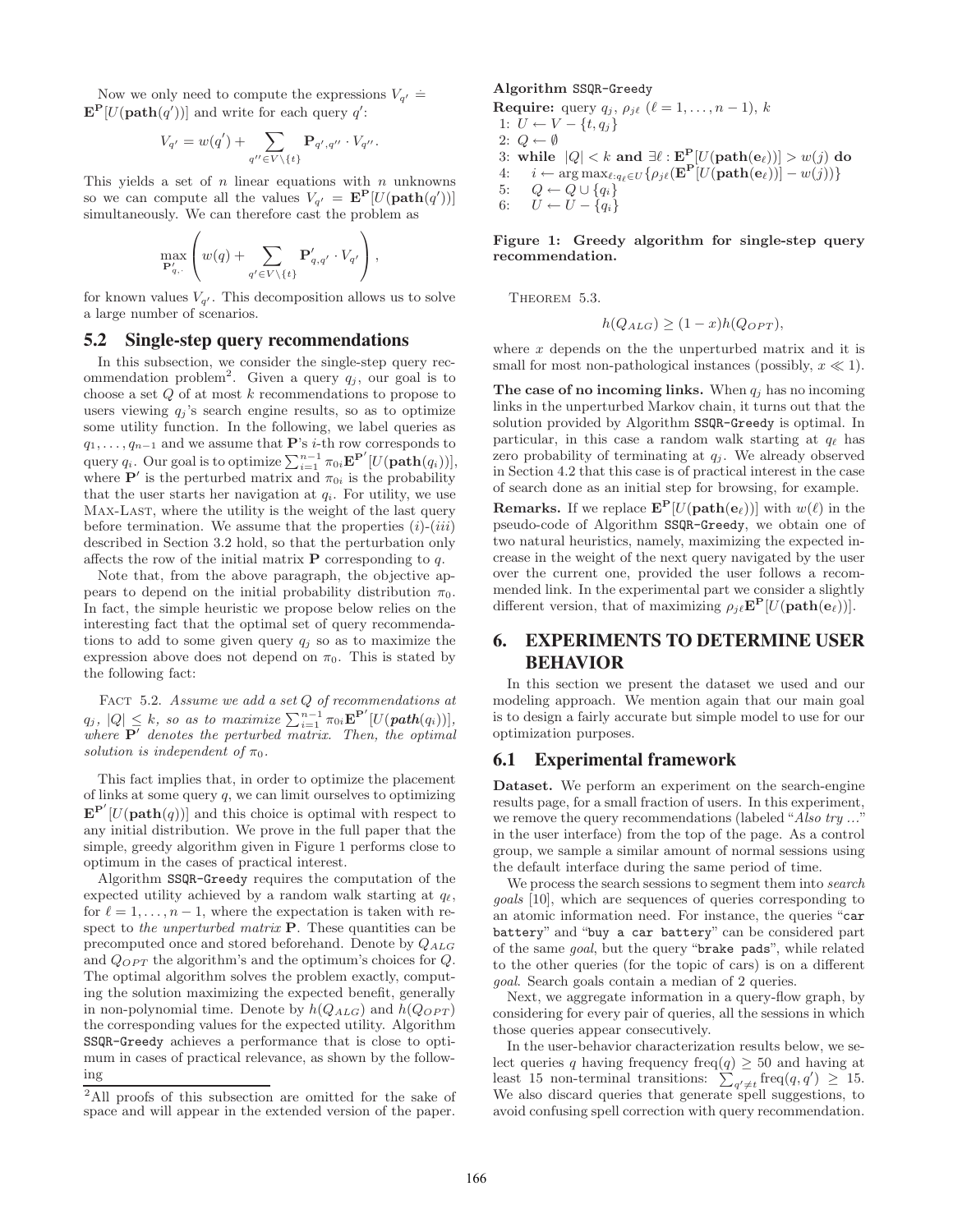Finally, we keep only the queries that match these conditions in both the experiment and the control group.

## **6.2 Impact of reformulations on the termination probability**

The termination probability (the probability of stopping a search session at a query) depends on a number of factors, as it conflates both successful and unsuccessful queries. We observe that in general the more frequent a query is, the higher its termination probability, as shown in Figure 2(b).

With respect to the effect of query recommendations on this probability, it is clear that recommendations reduce the termination probability, as shown in the box-and-whisker diagram of Figure  $2(a)$ . For this query sample, without query recommendations in most cases the termination probability  $\tau_q$  is between 0.8 and 1.0. When query recommendations are shown, the termination probability  $\tau_q'$  is between 0.6 and 1.0, with  $E[\tau_q] \approx 0.90$  and  $E[\tau_q'] \approx 0.84$ .



#### **Figure 2: Drop in termination probability with rec-** $\sigma$ ommendations.  $\tau'_{q}$  can be approximated by a linear **function of**  $\tau_q$

The relationship between  $\tau_q$  and  $\tau'_q$  can be roughly approximated by a linear function, as shown in Figure 3(a):  $\tau'_q \approx 0.9\tau_q$ . The linear model fits well this data, with Pearson's correlation coefficient  $r = 0.82$ . In this and the following plots, each point is a query and the size of its circle is proportional to its frequency in the data.

Actually, the drop in the termination probability observed in Figure 2(a) can be explained almost completely by the user clicks on the query recommendations, as  $\tau'_q \approx \tau_q$  - $0.8\sum_{q' \in Q} \rho_{q,q'}$  ( $r = 0.95$ ). In Figure 3(b) we can see the linear approximation.

Finally, considering  $P_{q,q'}$  does not seem to help increase the accuracy, as the best linear we can obtain is  $\tau'_q \approx \tau_q$  - $0.7\sum_{q'\in Q} \mathbf{P}_{q,q'}$  (r=0.82); which basically relies on the correlation between  $\tau'_q$  and  $\tau_q$ . The plot looks very similar to Figure 3(a) and is thus omitted.

We also gather two sets of weights for the queries. The first is a proxy of user's satisfaction: the click-through rate on the organic search results of a query. The second is a proxy for revenue for the search engine: the click-through rate of advertising in the page of search results for a query. These two sets of weights will be the weights  $w(q)$  that we use in our experiments.

## **6.3 Impact on query transitions**

We observe that  $98.7\%$  of the recommended queries at position 1 increase their transition probability with respect to the control group. On the other hand, the distribution of reformulations to queries that are not recommended  $(q' \notin Q)$ remains basically equal. We measured the Jensen-Shannon divergence between the probability distribution of the transitions to non-recommended queries, and it is on average 0.03 with 95% of the query pairs having a divergence of less than 0.08.

We are also interested in finding  $\rho_{q,q'}$  given  $\mathbf{P}_{q,q'}$ . It turns out that  $\rho_{q,q'}$  depends on a number of factors, and simple models based only on termination probability do not perform well. For instance, if we look at the sum of the perturbations,  $\sum_{q' \in Q} \rho_{q,q'} \approx 0.4 - 0.4\tau_q + 0.4 \sum_{q' \in Q} \mathbf{P}_{q,q'}$  $(r=0.51)$ , shown in Figure 3(c).



**Figure 3: The drop in the termination probability can be explained almost completely by the clicks in the recommended queries**

A simple model is the following:  $\rho_{q,q'} \approx 0.2 - 0.2\tau_q +$  $0.6\mathbf{P}_{q,q'}$  (r=0.41). Basically, the recommendation will be more clicked if the recommended query is done more frequently by users. However we have to point out that this does not hold deterministically, and for instance there are some queries with  $P_{q,q'} = 0$  that have  $\rho_{q,q'} > 0$ , as shown in Figure 3(d). For  $q$ , these queries are never written as reformulations by current users, but they are followed if shown to them as suggestions.

We computed several lexical features for each query pair, following [3], and found that if  $J(q, q')$  is the Jaccard coefficient between the sets of character tri-grams of query strings  $q$  and  $q'$  (capturing basically if the queries are lexically related), then  $\rho_{q,q'} \approx 0.2 - 0.2\tau_q + 0.8\mathbf{P}_{q,q'} + 0.1J(q,q')$  $(r=0.50)$ . Basically this model incorporates the fact that people will click on suggested queries that are similar (lexically) to their original query.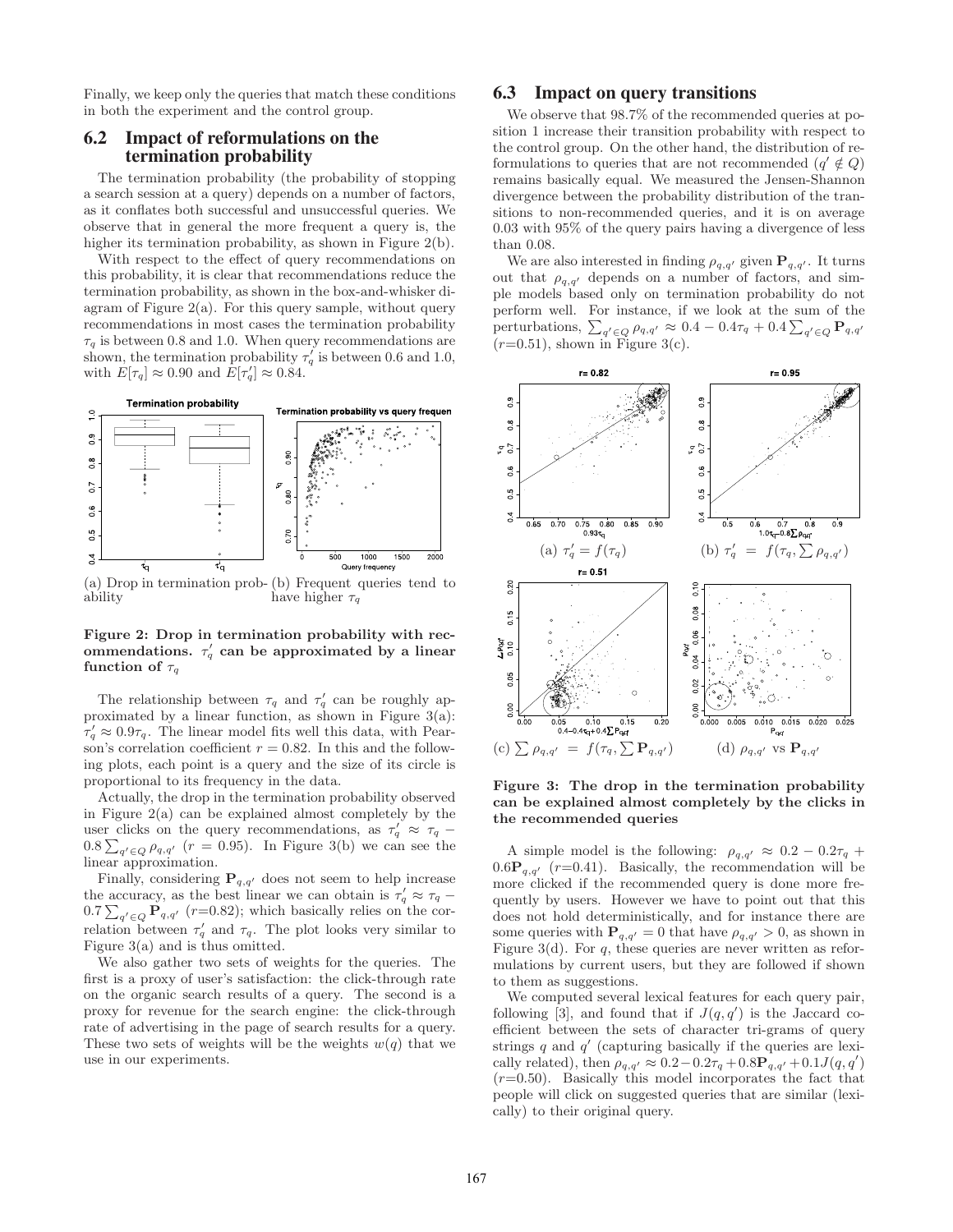# **6.4** Correlation of  $w(q')$  with  $P_{q,q'}$

Before attempting to solve the optimization problem, we may first ask if users naturally select queries with high weight on their own. For a fixed q, is  $P_{q,q'} \propto w(q')$ ? It does not seem to be the case. If we measure the correlation coefficient between these two values for a fixed query  $q$ , we observe an average correlation of around 0.1. More generally, even when we look at the relationship between  $w(q')$  and  $w(q)$  for pairs of reformulations done by users, we observe that users are not consistent in reformulating to either queries with higher or lower click-through rates than the queries they are at currently.

# **7. EXPERIMENTS COMPARING RECOM-MENDATION ALGORITHMS**

We present below the results of experiments comparing our heuristic with various other natural candidates.

## **7.1 Problem instances**

**Dataset.** We take the top 420 queries by frequency and then follow all possible reformulations observed in the querylog up to distance 5 (distance=1 are direct reformulations).

We use the two sets of weights described in Section 6.1. In terms of utility function we consider both approaches of Section 4.2. For the experiments where we use the set of weights corresponding to the click-through rate of organic search results, the utility is MAX-LAST, the click-through rate of the last page before termination – this gives an indication of the user's satisfaction during her search session. For the experiments where we use the set of weights corresponding to sponsored advertisements, the utility is Max-Sum, the sum of the weights of the queries visited – this is a proxy of the expected number of ads clicked.

In the next two sections, we compare the performance of our approach with other natural heuristics, by using historical results in the next section and then by performing a user study. Our goal is two-fold. First, we want to examine whether simpler approaches can also optimize the expected future utility as much as our approach does. Second, since we optimize not over the next step, but over the entire session, we measure the decrease in the quality of the immediate recommendations.

Interestingly, our experimental analysis shows that our algorithms are significantly better than other heuristics with respect to the optimization goals we pursue, at the same time providing next-step recommendations whose quality is comparable to that achieved by heuristics that are explicitly designed to this purpose.

## **7.2 Comparison of our approach with other heuristics**

First, we examine to what extent other natural heuristics optimize the objective that we are trying to optimize, the expected future utility. We consider three different heuristics. The first is to recommend the  $k$  queries that have the highest weight. The second imitates a simple recommendation system and it recommends the k queries that have the highest recommendation probability, that is, the queries  $q_{\ell}$ with highest value  $\rho_{j,\ell}$ , assuming that the current query is query  $q_i$ . Finally, the third heuristic combines the previous two and it recommends the  $k$  queries that maximize the



(a) Top-5 recommendations (b) Top-3 recommendations

**Figure 4: Average sum (over the top-**k **recommendations) of the expected weight of the last query before termination. Expected values are approximated using the 1-step heuristic. Weights correspond to click-through rate of the organic search results.**

quantity  $\rho_{j,\ell} \cdot w(\ell)$ , in other words the queries that maximize the expected utility of the next query.

In Figure 4 we can see the comparison of the aforementioned three heuristics with our method when we perform k recommendations (Figure 4(a) shows the case of  $k = 5$ , while Figure 4(b) the case of  $k = 3$ . To create each plot we consider each query and we compute the top-k recommendations according to the various heuristics. For each recommendation we compute the expected future value. In fact, since this value is expensive to compute, we approximate it with the one-step heuristic of Section 5.1 (note that this is also the quantity that our approach maximizes). After computing these values we sum them for each query and then we consider the distribution over all queries. The plots in Figure 4 are the box-and-whisker diagrams of those distributions. Recall that for the organic search results, the utility of a path is MAX-LAST, the weight of the last query before termination, and in this particular experiment, the click-through rate (of organic search results) on the results page after the users performed the query.

By definition our heuristic performs better than the alternatives, so what the plots are depicting is whether more standard and "myopic" solutions suffice, or our method performs much better. From the plots we see that the three simple heuristics perform similarly, and indeed, much worse than our proposed solution. The overall improvement is about 45%.

In Figure 5 we see the corresponding plots for the advertising scenario, namely when query weights correspond to the click-through rates on ads on the corresponding result pages, and when the utility is the sum of the weights of the pages that the user visited. Again we see that other heuristics cannot achieve the performance of ours, our heuristic giving values that are from 57% to 87% higher than the next best heuristic.

While in this paper we make the case that we should optimize query recommendations for the entire user session, nevertheless we would ideally like not to present recommendations to the user that appear significantly worse to the user, even if they provide better future results. In the case that the weight of a query is a measure of the user satisfaction (e.g., when the weight is the click-through rate of the corresponding pages as in our first experimental scenario)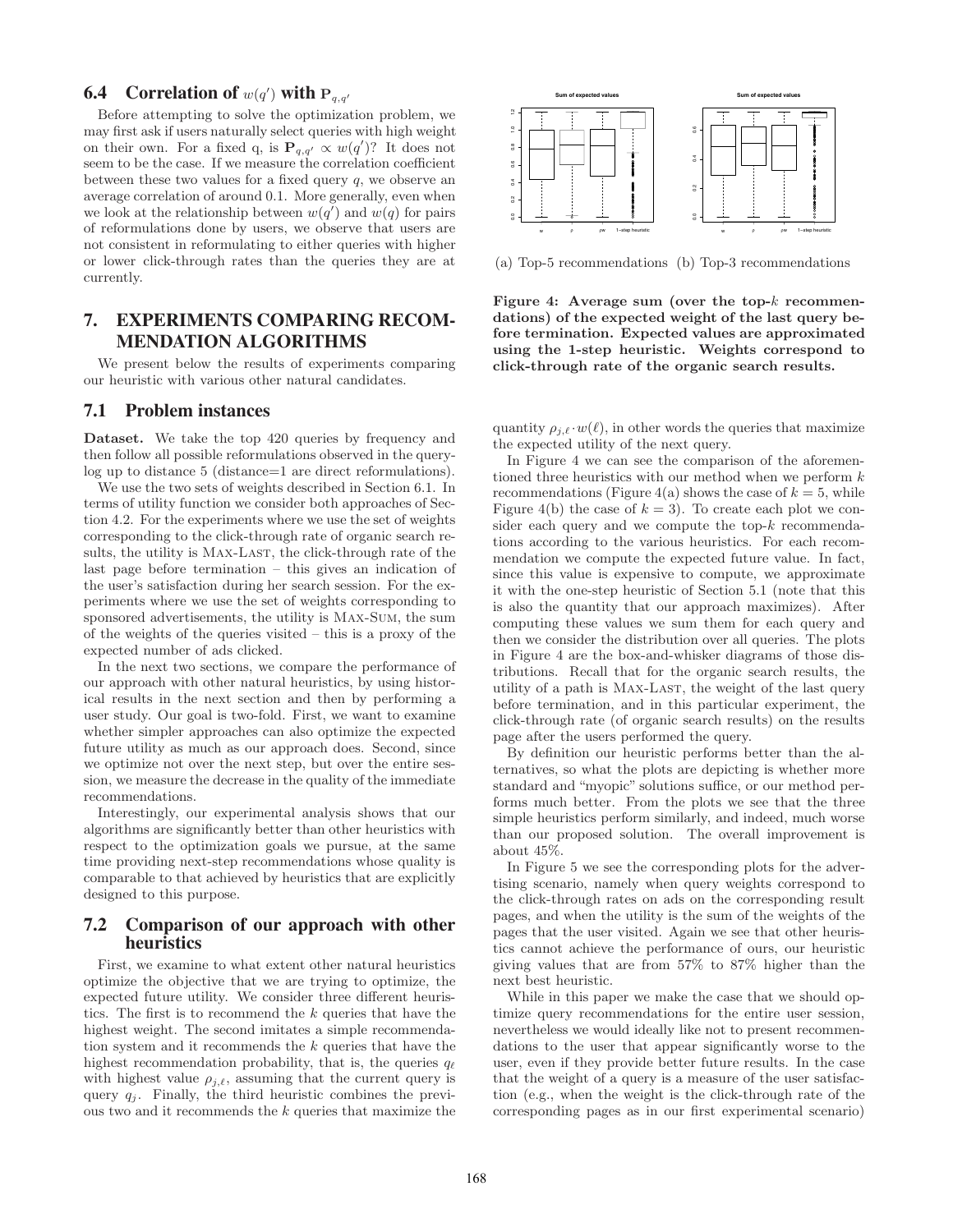

(a) Top-5 recommendations (b) Top-3 recommendations

**Figure 5: Average sum (over the top-**k **recommendations) of the expected sum of the weights of the queries. Expected values are approximated using the 1-step heuristic. Weights correspond to clickthrough rate of the sponsored advertisements.**



**Figure 6: Sum of the weights of the weights of top-5 recommendations. Weights correspond to (a) clickthrough rate of organic search results, and (b) sponsored advertisements.**

we would like the weight of the recommended queries to be large for our heuristic as well. It is not hard for someone to construct Markov chains where this can happen, and in fact, in general the one-step heuristic will perform poorly under this measure. In Figures  $6(a)$  and  $6(b)$  we see that this can happen in practice as well: the weights of the queries recommended are much lower than the best possible (we show results for top-5 recommendations, plots for top-3 recommendations are analogous). To explore this matter more, we perform a user study in the next section, to measure the extent to which optimizing over the entire future reduces the quality of the immediate recommendations and to examine to what extent a lower weight corresponds to a much lower user satisfaction.

#### **7.3 User study**

To address the issues raised at the end of the previous subsection, we conducted a user study to test if the recommended queries are acceptable as recommendations to users. For this, we ran our approach and the heuristics and compared the top-3 recommendations side-by-side. We then paired systems at random and showed to an assessor:  $(i)$ the original query,  $(ii)$  the top-3 recommendations generated by one system, and (iii) the top-3 recommendations generated by the other system. The identity of the system used for generating each recommendation was not present

in the interface. For each query (original, or recommended), we asked a web search engine to retrieve the top-3 results, which were also shown to provide some context about the query and the recommendations.

We asked the panel of assessors (3 of the authors of this paper) to answer: *which system provides better recommendations?*. The options were (a) the first set is better, (b) the second set is better, (c) both sets are similar. We collected 980 such assessments.

This assessment task was highly subjective and Cohen's  $\kappa$  statistics of the inter-assessor agreement (on a set of 50 queries for which their assessments overlapped) shows  $\kappa =$ 0.61 which can be interpreted as a substantial level of agreement.

Considering the cases in which the assessors declared one set of recommendations to be better, we observed that the method based on  $\rho w$  out-performed the method based on  $\rho$ in about 59% of the cases in which they were paired, which is significant at  $p = 0.03$ . For the other pairs of systems, we did not observe a significant  $(p < 0.1)$  advantage of one system over the other.

These results suggest that the recommendations generated by our method, are not perceived as being worse or better by users, while still leading them through paths that have significantly larger utility.

## **8. CONCLUSIONS**

We have shown an approach to query recommendation that is based on casting this problem in an optimization framework, in which we perturb users' query-reformulation paths to maximize the expected value of some suitable utility function defined over search sessions. We defined two utility functions MAX-LAST and MAX-SUM which, respectively, formalize the goals of reaching a valuable destination or traversing many valuable nodes. We have shown that this problem is in general NP-hard, but that we can provide effective and efficient approximation algorithms for it, with provable performance in significant cases. Finally, we have implemented our approximation heuristics and tested them on real test sets, also carrying out a user study that confirms that our techniques can be used to generate query recommendations that are perceived similar in quality to what users would consider more relevant to their search goals, but that at the same time bias users' browsing along reformulation paths that achieve a much higher utility than without such assistance.

Both our modeling framework and our solution approach are general and can be applied to various settings by modifying the interpretation of weights, the exact definition of utility, the transition probability matrix, and so on. While our initial motivation was the query reformulation problem, we believe that it can be applied to other settings in which users' behavior can be modeled as a Markov process.

Two key aspects of our method require further development: the way of assessing the utility of individual queries and the model for estimating the response of the user in the presence of query reformulations. The methods we have described in this paper can benefit from future improvements in these two areas. Another interesting question is the incorporation of diversity in the entire framework. On the theoretical side, providing an approximation algorithm for the general multi-step recommendation problem seems to be the hardest open problem from this research.